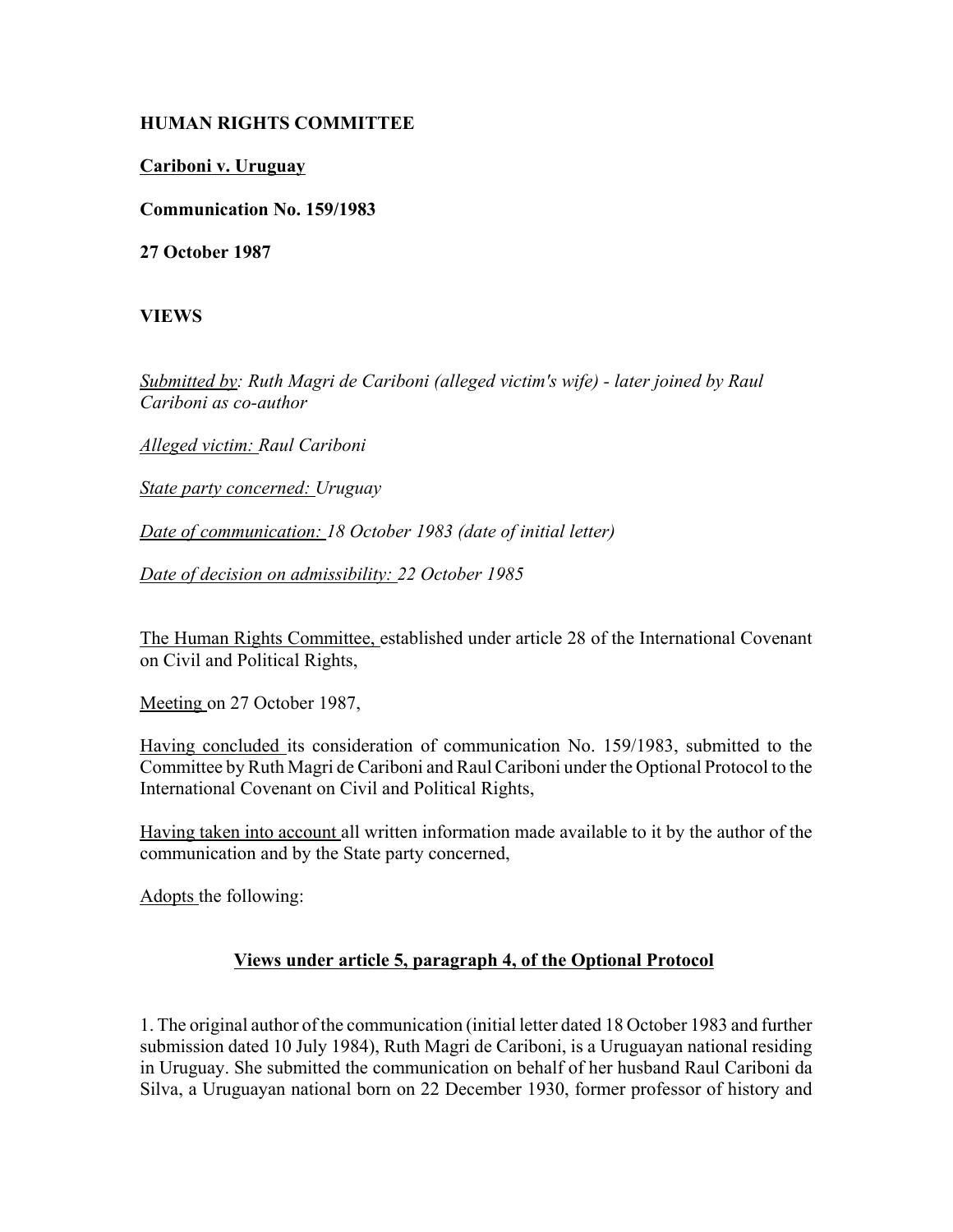geography, who was detained in Uruguay from 1973 until 13 December 1984. He joined as co-author of the communication after his release (letter of 26 August 1985).

2.1 Ruth Magri de Cariboni states that her husband was arrested on 23 March 1973 and alleges that he was subjected to torture. Confessions obtained under torture were allegedly later used in the penal proceedings leading to his conviction. On the fourth day after his arrest he suffered a heart attack. Subsequent to the entry into force of the Optional Protocol for Uruguay on 23 March 1976, Mr. Cariboni was allegedly again subjected to torture (in April and May 1976) and suffered a second heart attack.

2.2 Mrs. Cariboni also states that on 4 May 1973 Mr. Cariboni's case was submitted to the military judge of first instance, who ordered his preventive detention. He was kept incommunicado for 42 days with no access to counsel. On 25 May 1973, he was transferred to Libertad Prison. On 4 May 1973, Mr. Cariboni was charged with "subversive association" and "attempts against the Constitution in the degree of conspiracy, followed by preparatory acts". Proceedings against him lasted for six years and the Supreme Military Tribunal sentenced him in 1979 to 15 years' imprisonment on the basis of confessions that had been extracted by torture. No further remedies were available to Mr. Cariboni following the sentence of the Military Tribunal, since the extraordinary review by cassation can only examine errors of law, but not reopen the case to verify the facts. Mrs. Cariboni draws attention to the irregularities in the proceedings which were instituted against Mr. Cariboni by the military courts, in which violations of his right to a fair and public hearing allegedly took place with regard to his right to an independent and impartial tribunal, since military courts during the years of military dictatorship were neither independent nor impartial, his right to be presumed innocent until proven guilty, because he was presumed guilty as of the arrest and treated as such, his right to be tried without undue delay, because the sentence was pronounced six and a half years after the arrest, his right to counsel, because he had no legal assistance while he was incommunicado, and the sentence was based on confessions obtained under torture during that period and his right not to be compelled to testify against himself or to confess guilt, since he was tortured to obtain a confession against himself in 1973 and in 1976. Mrs. Cariboni states that all these alleged violations of his right to a fair hearing made possible his arbitrary 15-year sentence.

2.3 Mrs. Cariboni further states that the conditions under which her husband served his sentence were cruel, inhuman and degrading. The prison was used exclusively for political offenders and it was administered by military personnel on short-term service and not by specialized personnel. Prisoners remained in their small cells for 23 hours a day; the onehour "recreation" was a11egedly afforded arbitrarily and in an unpredictable manner. Prisoners were allowed to read only certain books and many had been withdrawn or even destroyed (books donated by the International Committee of the Red Cross (ICRC) were openly burnt in February 1983). Visits from relatives were frequently cancelled arbitrarily; prisoners were isolated from the outside world and kept under constant psychological pressure. Allegedly, the purpose of detention in Libertad Prison was thus not to rehabilitate the prisoner but to break him physically and psychologically. The goal was to depersonalize prisoners, to keep them in uncertainty, to deprive them of routine and an orderly schedule of activities, to intimidate them by unannounced raids on their cells.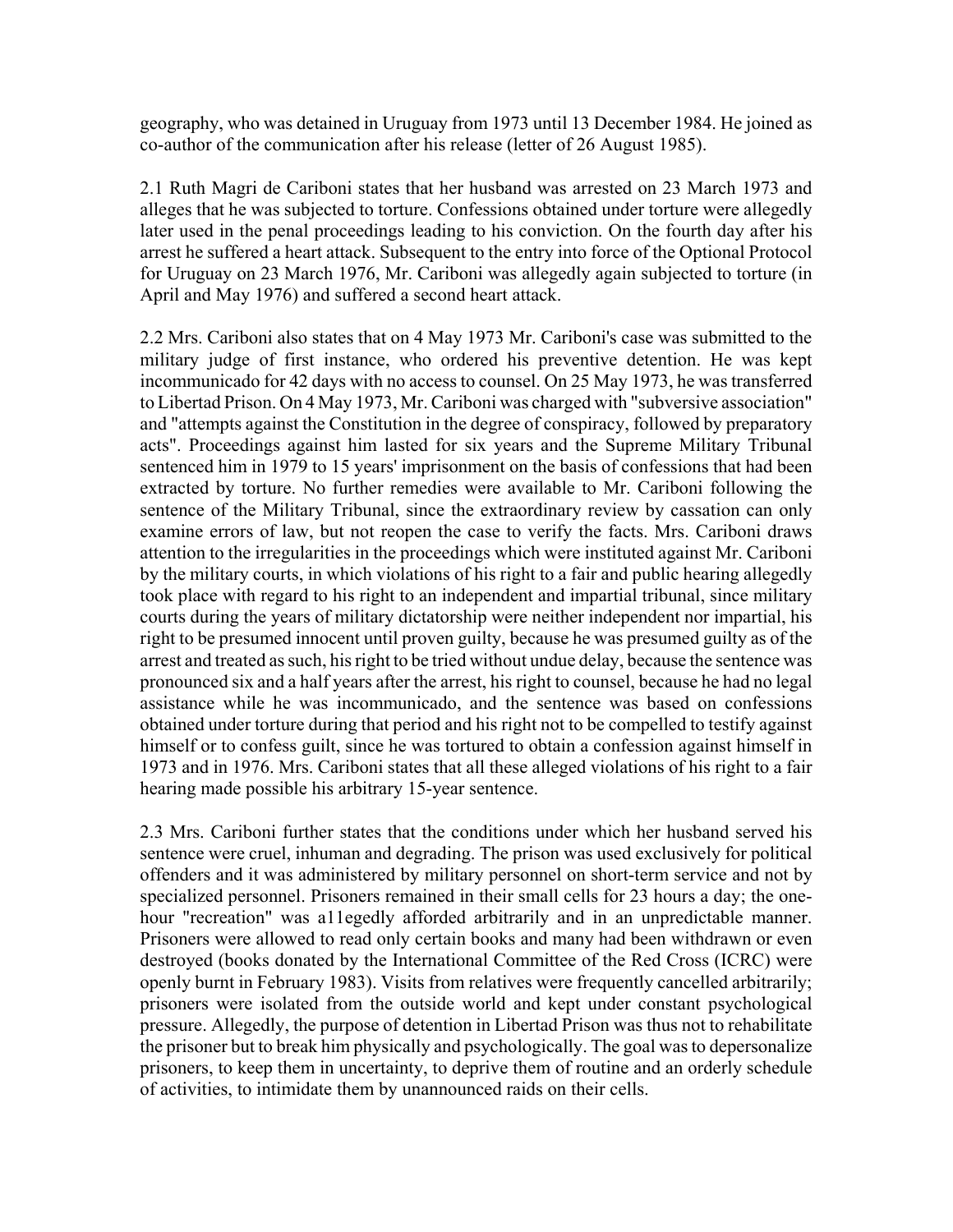2.4 Mrs. Cariboni expressed deep concern about her husband's state of health. She mentioned that he had suffered two heart attacks during torture. He was examined in December 1976 at the Central Hospital of the Armed Forces and the medical board concluded that only heart surgery could save him. He was examined again in December 1978 and in 1982 at a private clinic and advised to have special examinations (phonocardiograms) every six months, but such examinations were not made possible in the prison. Mrs. Cariboni also stated that her husband was listed by ICRC among the prisoners in the most precarious state of health, after visits made in 1980 and in 1983, and that he was in danger of dying suddenly unless he received adequate medical attention and could enjoy conditions of life different from those he was subjected to in prison.

2.5 Mrs. Cariboni indicated that the same matter had been submitted to the Inter-American Commission of Human Rights (IACHR) but that the case had been withdrawn by letter of 23 August 1983. The secretariat of IACHR confirmed that the case of Rau1 Cariboni da Silva was not before that body.

3.1 By its decision of 22 March 1984, the Working Group of the Human Rights Committee decided that Mrs. Cariboni was justified in acting on behalf of her husband and transmitted the communication under rule 91 of the provisional rules of procedure to the State party concerned, requesting information and observations relevant to the question of admissibility of the communication. The Working Group also requested the State party to provide the Committee with information on the state of health of Raul Cariboni da Silva.

3.2 Under cover of a note dated 6 February 1985, the State party furnished the Committee with a list of names of persons who had been released from prison since August 1984. The list contained the name of Mr. Cariboni da Silva, and gave the date of his release as 13 December 1984. No further information has been received from the State party concerning his case.

4. By a letter of 26 August 1985, the alleged victim himself, Raul Cariboni da Silva, requested the Human Rights Committee to continue consideration of the case against the State of Uruguay, although the current Government of Uruguay, which took office on 1 March 1985, should not be held morally responsible for the violations of the International Covenant on Civil and Political Rights which he had suffered. He confirmed the information submitted by his wife, but added the following details and clarifications concerning his trial and treatment while in detention:

"In the communication it is stated that I was apparently convicted on the basis of statements extracted from me under torture in Mechanized Cavalry Regiment No. 4, the unit where I was detained. I confirm this, with the following clarification. In the light of the statements in question, the Office of the Prosecutor requested a sentence of nine years' imprisonment and then, on the basis of the same charges, without further judicial investigation, without any further charges and hence without further evidence, I was sentenced on first instance to 13 years' imprisonment and on final instance by the Supreme Military Court, to 15 years' imprisonment. Of this 15 years' sentence, I served 11 years and 8 months in prison.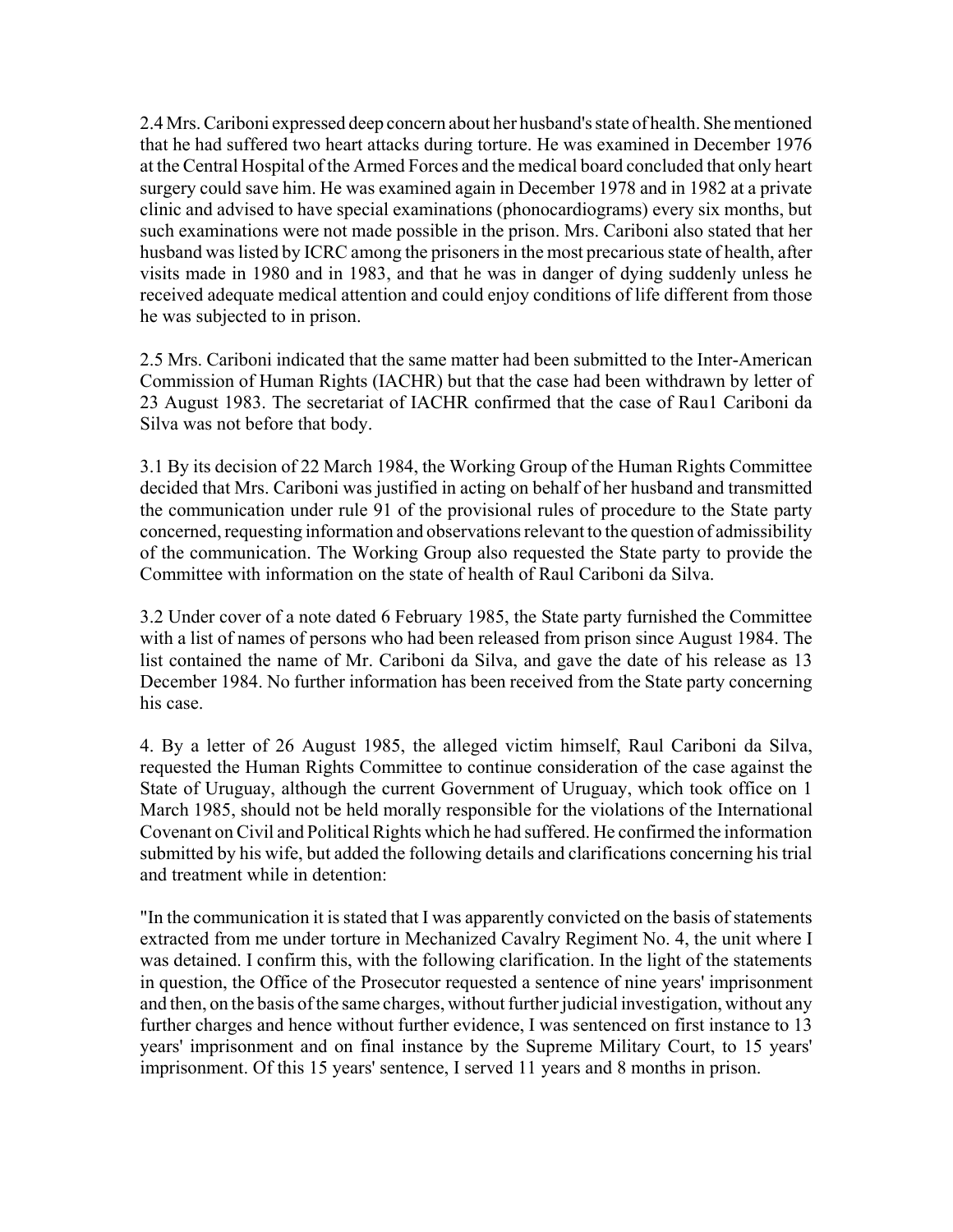"It is thus apparent that, on the same charge, I was sentenced to six years more than the penalty requested by the Office of the Prosecutor.

"From the foregoing, it will be clear that the effects of the violations of human rights prior to the entry into force of the International Covenant on Civil and Political Rights in connection with my arrest, interrogation and trial in March-April 1973 extended well beyond the date of the entry into force of the Covenant. The legal irregularities mentioned (increasing the sentence from 9 to 15 years' imprisonment without any further evidence) occurred subsequent to the entry into force of the Covenant: the sentence on first instance was handed down in 1977 and the sentence on second instance in 1979.

"The statements which were extracted from me under torture do not include any reference to a classifiable offence or any act of violence and relate solely to participation in political, ideological and trade-union activities considered as offences by virture of the rules enacted under the state of emergency and applied during that period by the military courts. Thus, even under torture, not a shred of evidence was obtained to substantiate the penalty requested by the Office of the Prosecutor and still less the heavier penalties handed down by the courts of first and final instance.

"With regard to the torture to which I was subjected subsequent to the entry into force of the International Covenant on Civil and Political Rights, I wish to state the following.

"On 4 April 1976, I was unexpectedly taken from Libertad Prison early in the morning. My head was covered with a hood and I was taken, lying on the floor of a military vehicle, to the headquarters of a military unit which I am now able to identify as one of the places of interrogation of the Antisubversion Commandos Organization (OCOA) at the barracks of Mechanized Infantry Battalion No. 13, at Avenida de las Instrucciones No. 1933.

"There I was kept hooded and sitting up straight day and night ('planton de silla' or 'cine', in the jargon of the torturers) until 11 April 1976. I was not allowed to move, and the little food I was given had to be eaten by kneeling on the floor and using the same chair as a table.

"We were given the food - usually a very hot clear soup with hardly anything in it - in a tin bowl and nothing else, so that we had to use our fingers. Under the hood, I had been blindfolded with towelling material which made my eyes inflamed and purulent, something that continued for a number of days even after the blindfold was removed when I left OCOA on 11 April 1976. My wrists were bound with wire all the time and I was taken only twice a day to the bathroom.

"The only opportunity I had to sleep was on the cement floor when I fell unconscious from the chair, fainting from exhaustion or overcome by sleep. I was roused with kicks, even to my head, and only when I fell down repeatedly, thus showing that I had no strength to stay seated in the chair, was I permitted to lie on the floor. I was then allowed to sleep, for periods I cannot estimate precisely. I was not given any regular medical care, and was watched over only by a male military nurse who was on guard all the time.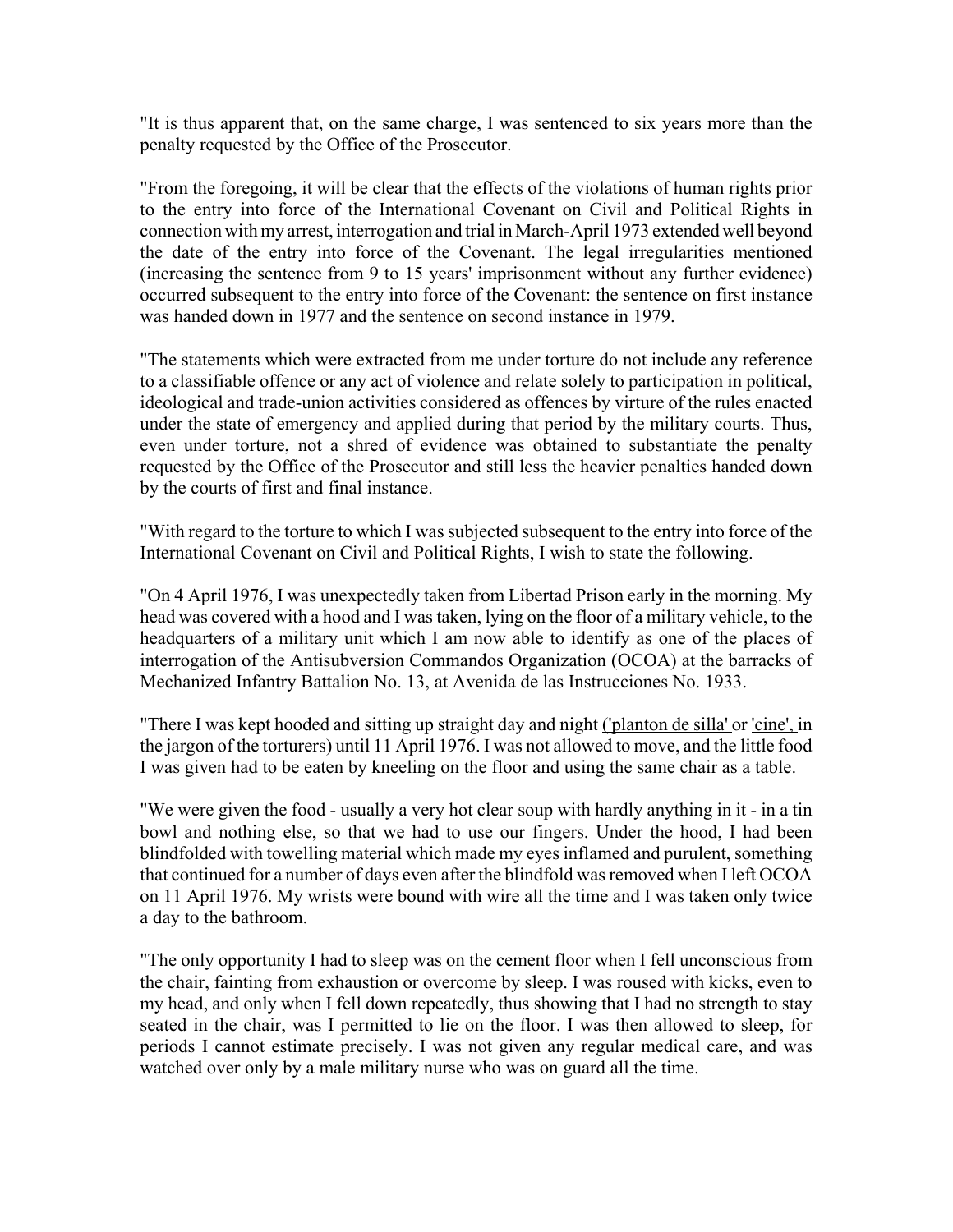"I fainted on several occasions and for two of them I have definite reason to believe I was injected with substances about which I was not told anything. There is no doubt that I was given hallucinogenic substances, but I do not know whether this was done orally (with the food) or by injection. Drugs of this kind were certainly used, because their effects are clearly perceptible.

"The method chiefly used in my case was mental torture. For many hours at a time I could hear piercing shrieks which appeared to come (and perhaps did come) from an interrogation under torture; the shrieks were accompanied by loud noises and by music played at a very high volume. I was repeatedly threatened with torture and on several occasions I was abruptly transferred to other places, amid threats and ill-treatment.

"I lost any notion of time because I was hooded for such a prolonged period, and it was impossible to keep count of day or night. I suffered a feeling of oppression and persistent pain in the chest. On two occasions, I experienced suffocation and acute pain in the chest and shouted out to the guard. The result was that I was made to swallow pills, but was still kept sitting up straight, with the hood on.

"On one occasion, I fainted with breathing trouble; while I was semi-unconscious and in acute pain, I realized I was being given an injection and I heard someone say that it was a 'heart attack'. After that incident (perhaps on the Thursday or Friday of that week), I was allowed to lie longer on the floor, but after auscultation by somebody (as I said, the hood was never removed), I was taken back to the chair.

"Two, perhaps three days later, I was sent to the prisoner's depot at Infantry Battalion No. 4, which had its headquarters in Colonia; there I was examined, on admission to the depot, by the unit's Army Medical Corps doctor. He ordered that I should be provided with pillows and that my hood should be lifted while I was in the cramped space (a stable box without doors) where I was to stay for approximately one and a half months, after which I was once again transferred to Libertad Prison. I was taken back to the prison at the end of May 1976."

5.1 Before considering any claim contained in a communication, the Human Rights Committee must, in accordance with rule 87 of its provisional rules of procedure, decide whether the communication is admissible under the Optional Protocol to the International Covenant on Civil and Political Rights.

5.2 The Human Rights Committee therefore ascertained, as required under article 5, paragraph 2 (a), of the Optional Protocol, that the same matter was not being examined under another procedure of international investigation or settlement. As regards the requirement of prior exhaustion of domestic remedies, the Committee concluded, based on the information before it, that there were no further domestic remedies that the author could have resorted to in the particular circumstances of his case.

6. On 22 October 1985, the Committee therefore decided that the communication was admissible in so far as it related to events said to have occurred on or after 23 March 1976, the date on which the Covenant and the Optional Protocol entered into force for Uruguay.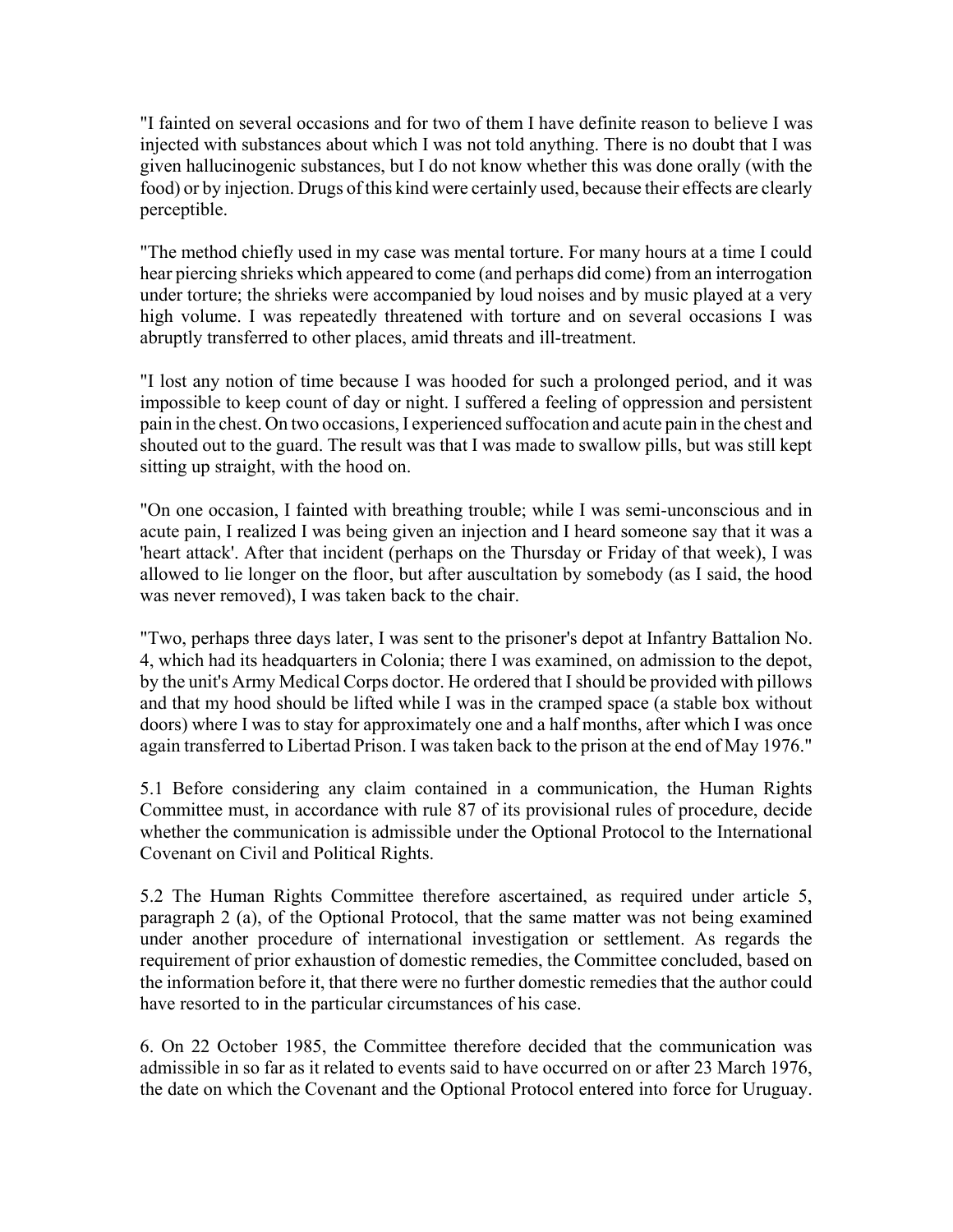7. In its submission under article 4, paragraph 2, of the Optional Protocol, dated 24 July 1986, the new Government of the State party observed:

"1. The unfortunate events which occurred in Uruguay in 1973 led to a breakdown in the rule of law. This state of affairs lasted until the year 1985, when the authorities elected democratically in 1984 took over.

"2. On 8 March 1985, the democratic Government of Uruguay promulgated Act No. 15,737 for the purpose of ensuring national reintegration and peace. In this context, among other measures, a broad and generous amnesty was promulgated in respect of all political offences, as well as all ordinary military offences connected with political offences, committed since 1 January 1962.

"3. Pursuant to the above-mentioned Act, prisoners covered by it were released, budgetary allocations for prisons were cancelled, all restrictive measures still pending with regard to the property of the amnestied persons were lifted and all sums of money deposited as bail were returned.

"4. As for public officials dismissed on ideological, political or trade-union grounds, or in a purely arbitrary fashion, Act No. 15,783 of 28 November 1985 acknowledged their right to be reinstated in their respective posts, with restoration of their career rights.

"5. Since neither the original author of the communication, Mrs. Ruth Magri de Cariboni, nor Mr. Raul Cariboni da Silva, seem to have appeared before the democratic authorities of Uruguay to claim their rights, it would be appropriate for the person concerned to be informed that all the procedures provided for in the Constitution and laws of the Republic of Uruguay are available to him for the submission of his case."

8. The State party's submission, together with the text of Act No. 15,737 were forwarded to the author for comments on 4 September 1986. No further comments from the author have been received.

9.1 The Human Rights Committee, having examined the present communication in the light of all the information made available to it by the parties as provided in article 5, paragraph 1, of the Optional Protocol, hereby decides to base its views on the following facts, which appear uncontested.

9.2 Raul Cariboni was arrested on 23 March 1973, charged with "subversive association" and "attempts against the Constitution in the degree of conspiracy, followed by preparatory acts". He was forced to make a confession, which was later used as evidence in the military penal proceedings against him. Proceedings against him lasted six years. Although the prosecutor requested a sentence of nine years' imprisonment, he was sentenced in 1979 to 15 years' imprisonment by the Supreme Military Court, partly on the basis of his forced confession. He served 11 years and eights months of his sentence before his release on 13 December 1984. From 4 to 11 April 1976, he was subjected to torture for the purpose of extracting information with regard to his ideological convictions, political and trade-union